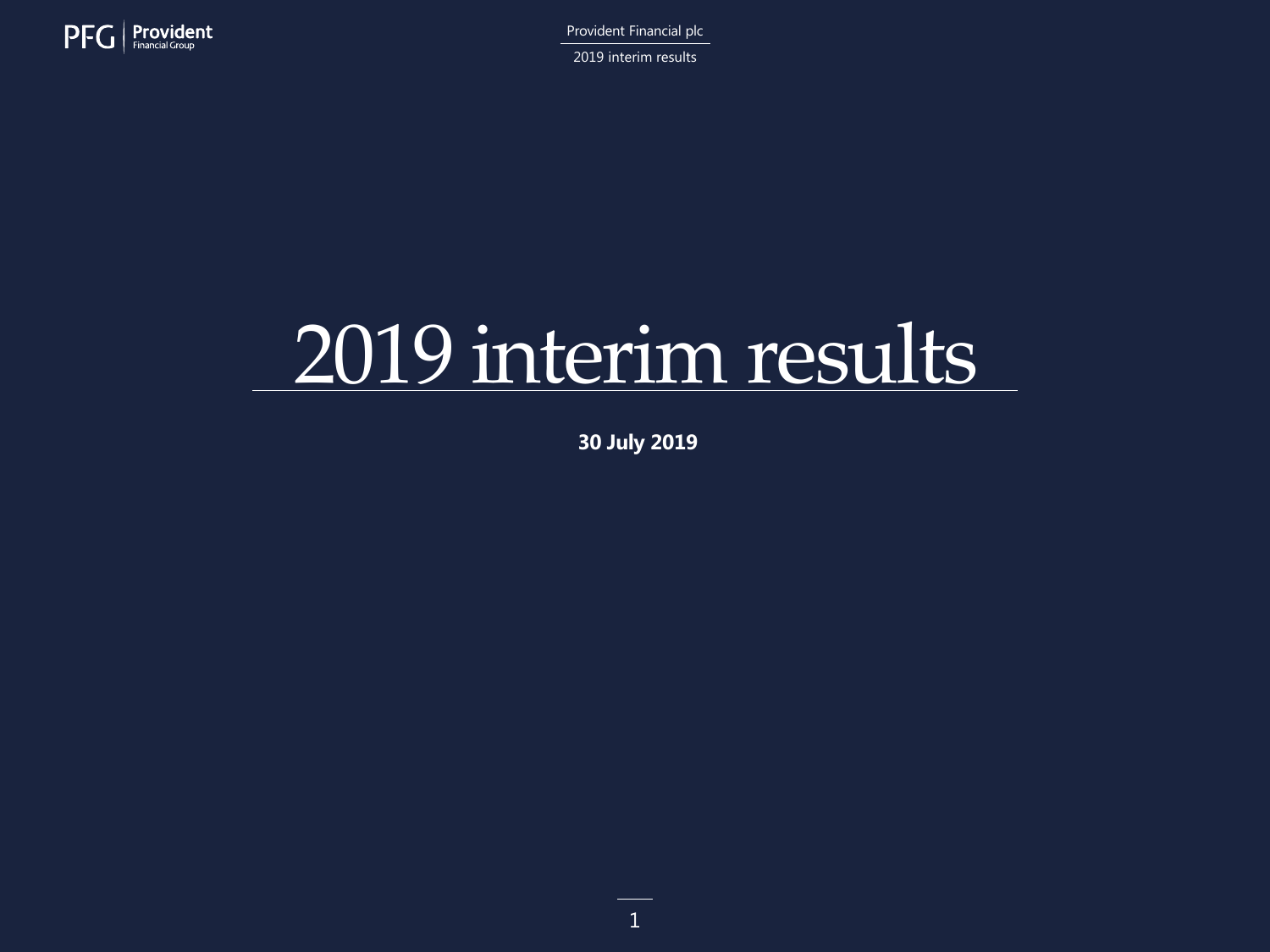Provident Financial plc 2019 interim results

### Today's presentation

- Highlights and operational progress **Malcolm Le May**
- Financial review **Simon Thomas**
- Vision for the future and outlook Malcolm Le May
- Questions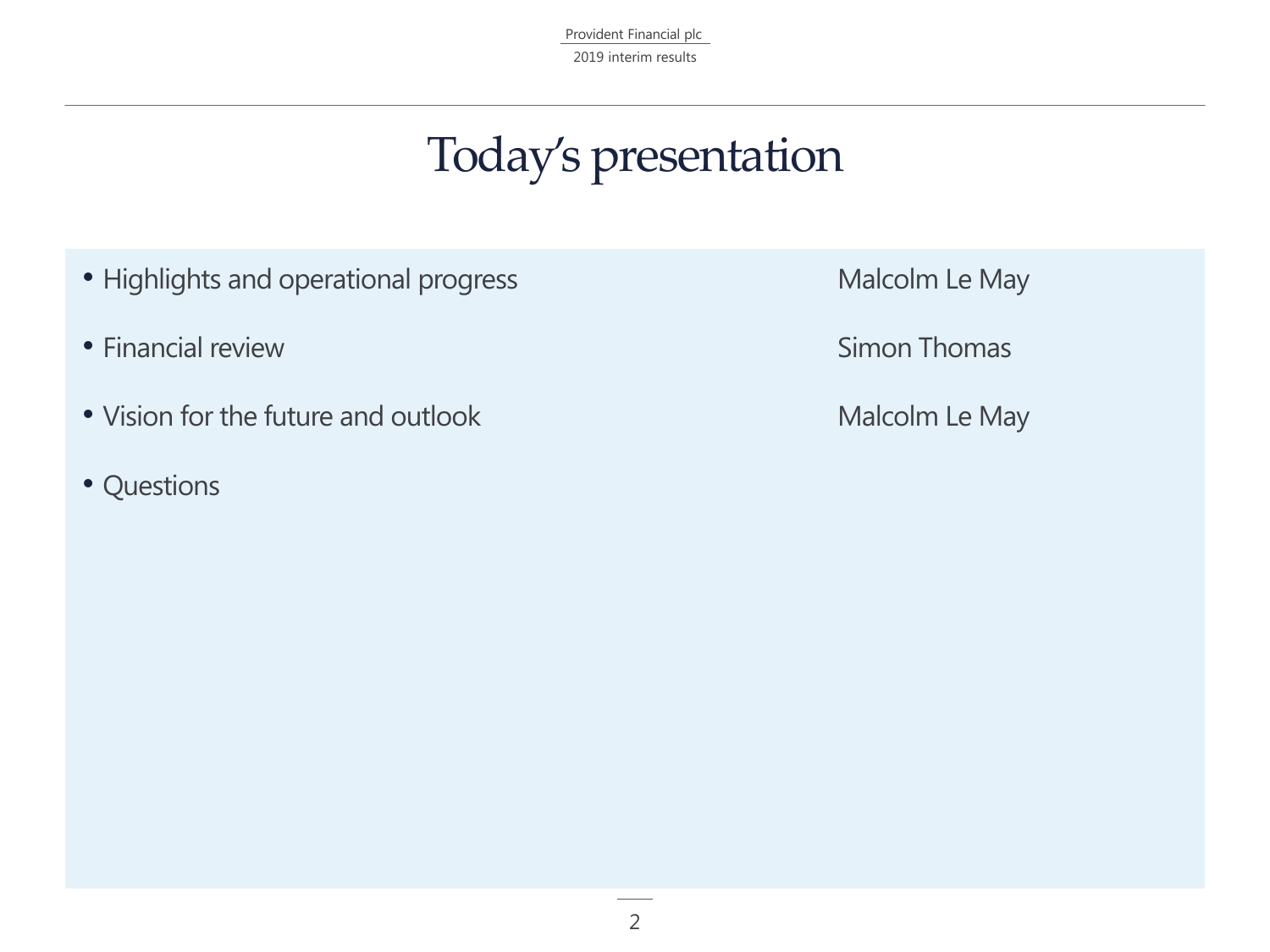

Provident Financial plc 2019 interim results

# Highlights and operational progress

**Malcolm Le May – Chief Executive Officer**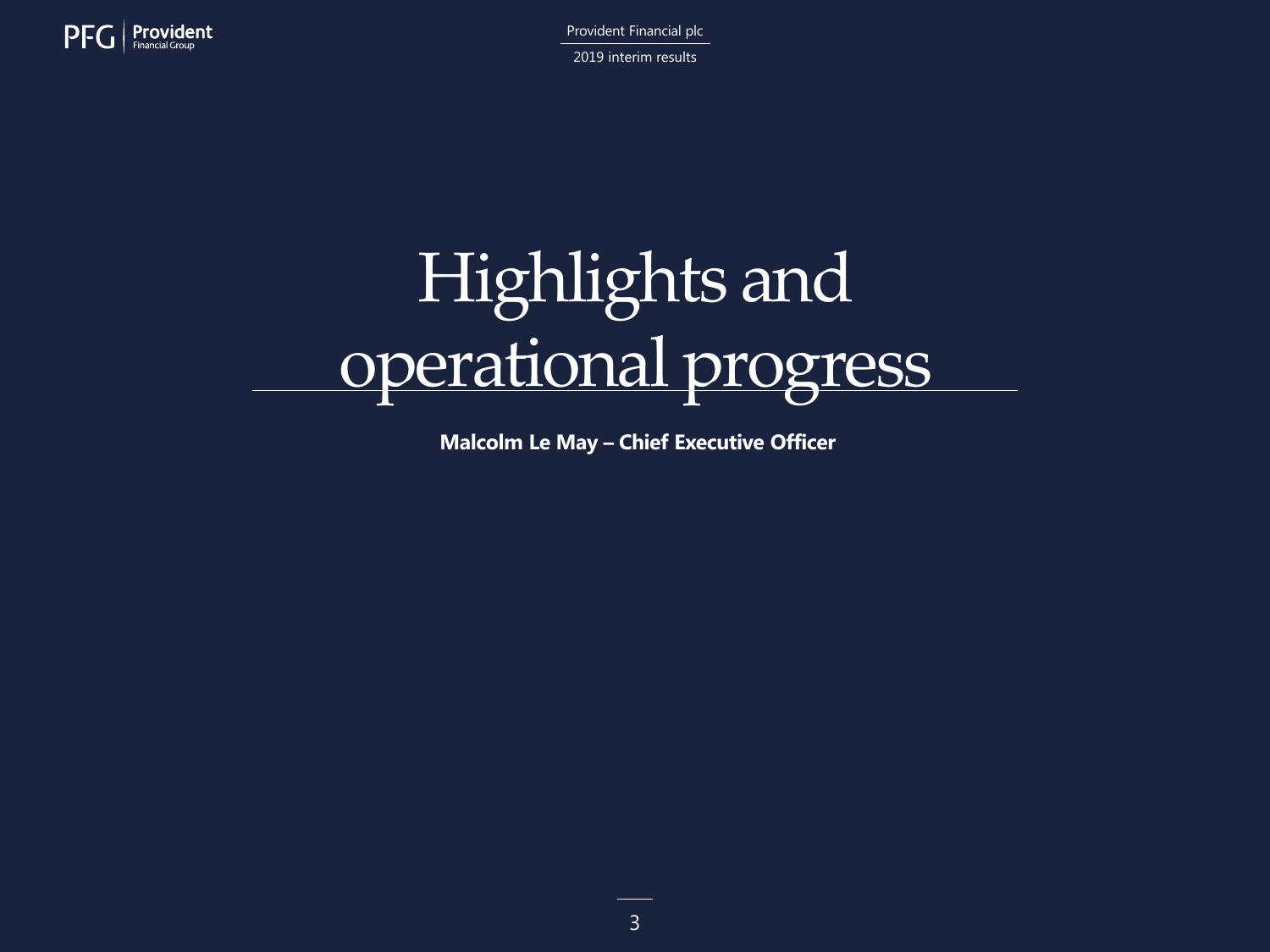Provident Financial plc *Highlights* 2019 interim results

### First half performance in line with internal plans

- Group reported profit before tax and bid defence costs up 76.9% to £61.2m (2018: £34.6m)
- Group adjusted profit before tax<sup>1</sup> of £74.9m (2018: £74.9m), in line with internal plans
- All three divisions have delivered strong new business volumes with stable delinquency
- Vanquis Bank profits reduced to £85.0m (2018: £97.2m), primarily reflecting the expected reduction in ROP income
- Moneybarn increased profits by 46% to £15.5m (2018: £10.6m) with strong growth in customers and receivables
- Continued reduction in CCD losses to £15.1m (2018: loss of £23.2m), reflecting ongoing turnaround of the business
- Annualised ROA now 7.7% (2018: 5.3%), progressing towards the group's target of 10%
- Revolving credit facility recently refinanced
- Interim dividend reinstated at 9.0p per share (2018: nil)

*<sup>1</sup> Exceptional costs in the first half of 2019 comprise £23.6m of defence costs associated with Non-Standard Finance's (NSF's) unsolicited offer for the group and £10.0m in relation to the turnaround of the home credit business following the poor execution of the migration to the new operating model in July 2017. Exceptional costs in the first half of 2018*  comprised £18.1m in respect of the turnaround of the home credit business and £18.5m in respect of the refinancing of the senior bonds maturing in October 2019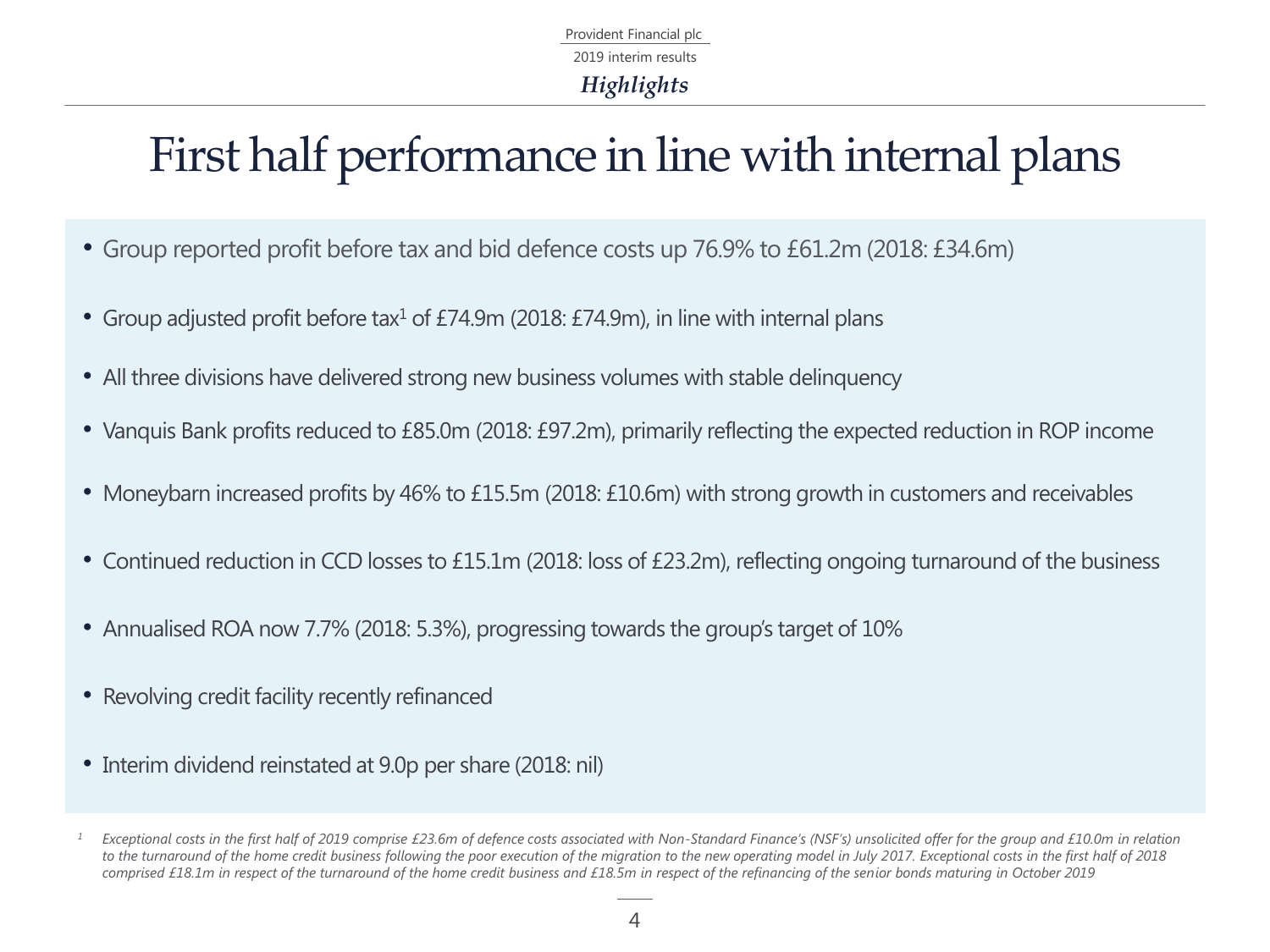2019 interim results

*Operational progress*

### Continued good operational momentum whilst adapting to the evolving regulatory landscape

## **VANQUIS**





• Revised affordability processes

**Business model changes**

> **Regulatory changes**

- Higher minimum payments and recommended payments
- Changes to interest and fee structures
- Focus on cost efficiency and digital
- ROP refund programme completed
- PS18/19 affordability guidance
- CCMS remedies, including persistent debt
- Revised affordability processes
- Customer termination options (H2-17)
- Flat fee commission structures (unchanged)
- FCA investigation near conclusion
- PS18/19 affordability guidance
- FCA review of motor finance market
- Revised sales processes following implementation of high-cost credit review
- Recorded customer visits
- Enhanced performance management and variable pay
- Provident Direct
- Headcount reductions of over 1,000 and ongoing cost reduction
- PS18/19 affordability guidance
- High-cost credit review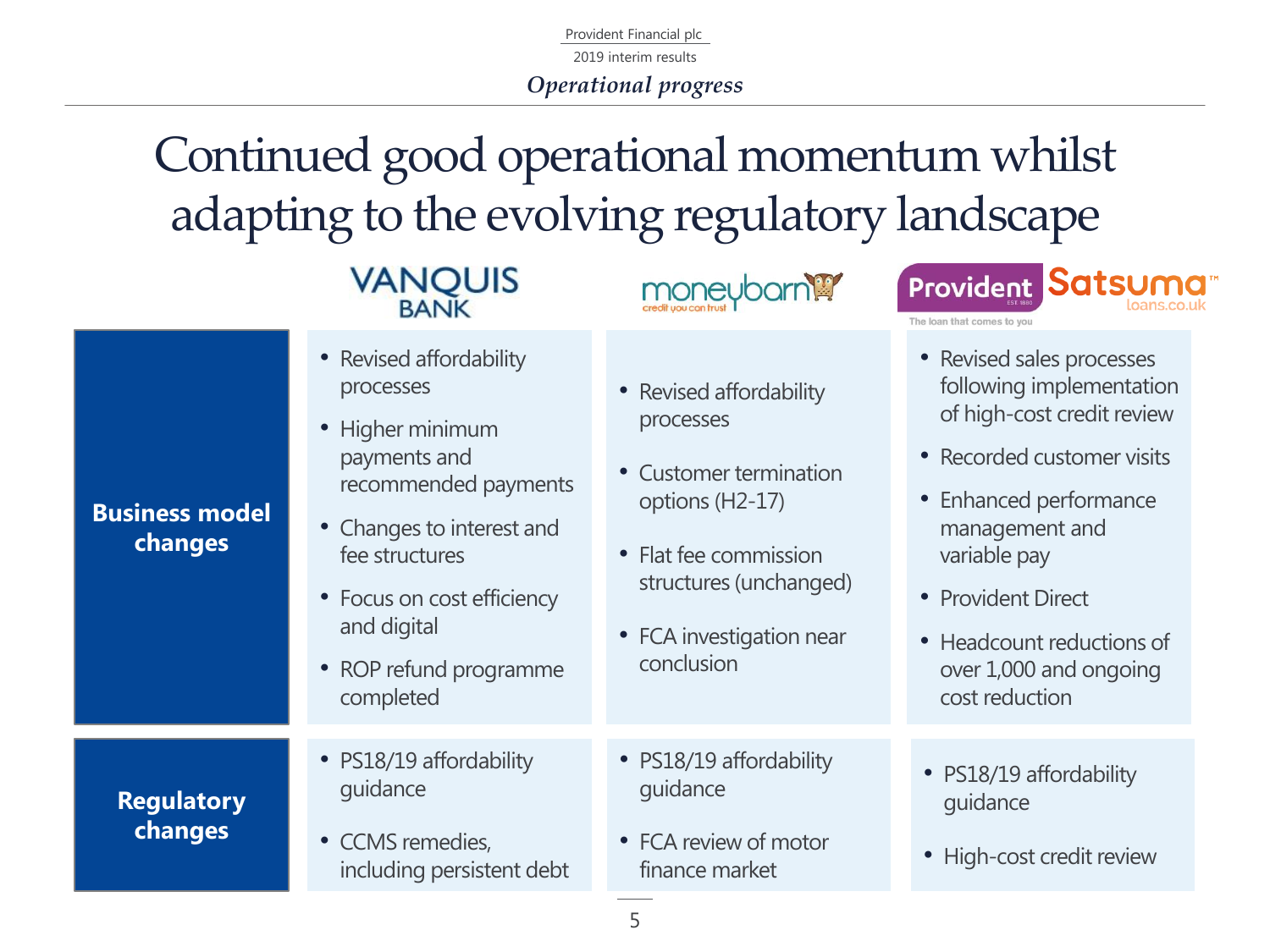

2019 interim results

## Financial review

**Simon Thomas – Chief Financial Officer**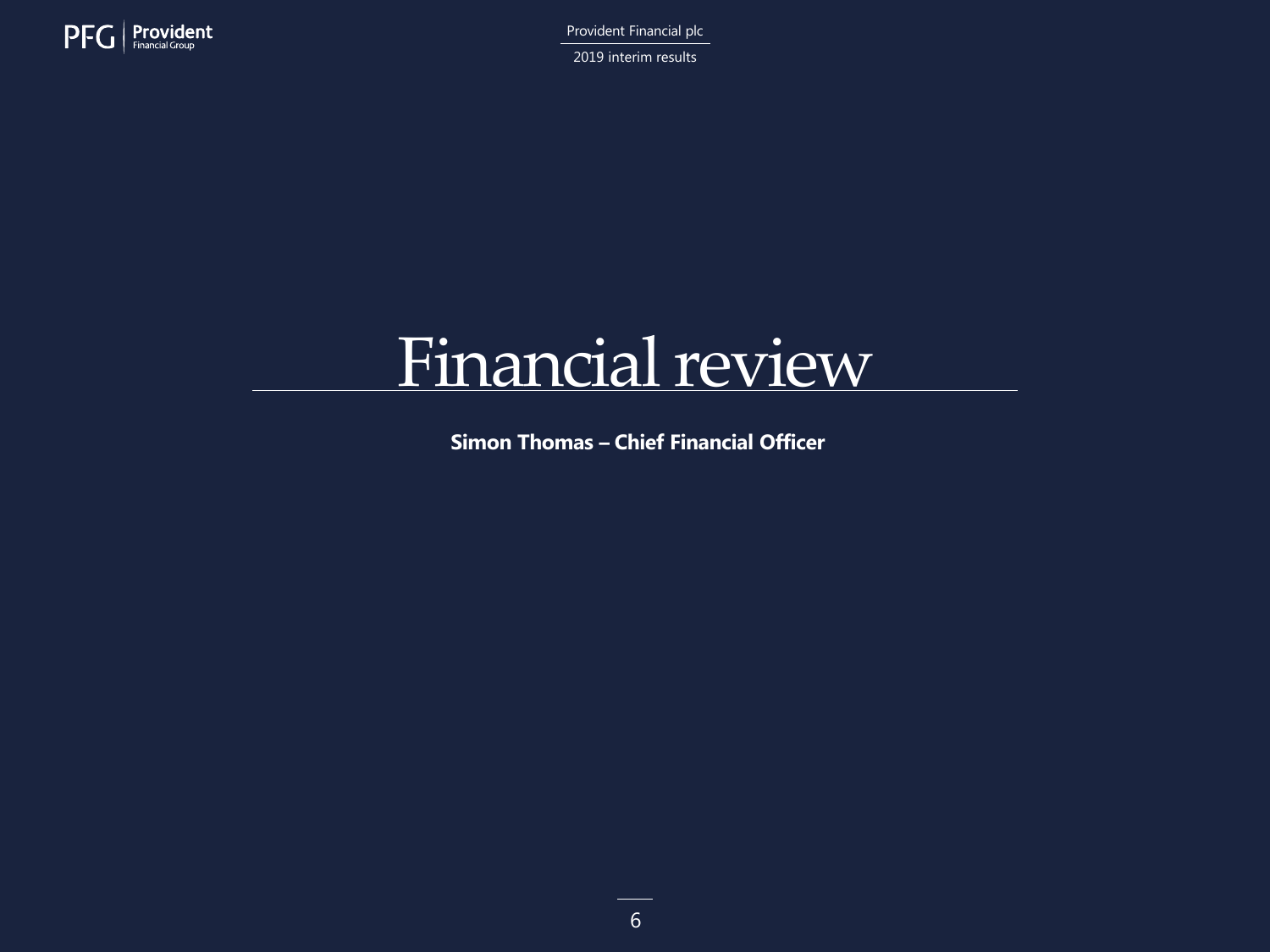2019 interim results

*Financial review*

### Group results

|                                                              | Six months ended 30 June |            |             |
|--------------------------------------------------------------|--------------------------|------------|-------------|
|                                                              | 2019<br>£m               | 2018<br>£m | Change<br>% |
| Vanquis Bank                                                 | 85.0                     | 97.2       | (12.6)      |
| Moneybarn                                                    | 15.5                     | 10.6       | 46.2        |
| <b>CCD</b>                                                   | (15.1)                   | (23.2)     | 34.9        |
| Central costs                                                | (10.5)                   | (9.7)      | (8.2)       |
| Adjusted profit before tax                                   | 74.9                     | 74.9       |             |
| Amortisation of acquired intangibles                         | (3.7)                    | (3.7)      |             |
| Exceptional costs (excluding bid defence costs) <sup>2</sup> | (10.0)                   | (36.6)     | 72.7        |
| Profit before tax and bid defence costs                      | 61.2                     | 34.6       | 76.9        |
| Exceptional costs - bid defence costs <sup>2</sup>           | (23.6)                   |            | n/a         |
| <b>Statutory profit before tax</b>                           | 37.6                     | 34.6       | 8.8         |
| Adjusted basic earnings per share (pence)                    | 21.8                     | 24.2       | (9.9)       |
| Annualised return on assets <sup>1</sup> (%)                 | 7.7%                     | 5.3%       | n/a         |
| Interim dividend per share (pence)                           | 9.0                      |            | n/a         |

<sup>1</sup> Annualised return on assets is calculated as adjusted profit before interest after tax as a percentage of average receivables for the 12 months ended 30 June

*<sup>2</sup> Exceptional costs in the first half of 2019 comprise £23.6m of defence costs associated with Non-Standard Finance's (NSF's) unsolicited offer for the group and £10.0m in relation to the turnaround of the home credit business following the poor execution of the migration to the new operating model in July 2017. Exceptional costs in the first half of 2018 comprised £18.1m in respect of the turnaround of the home credit business and £18.5m in respect of the refinancing of the senior bonds maturing in October 2019*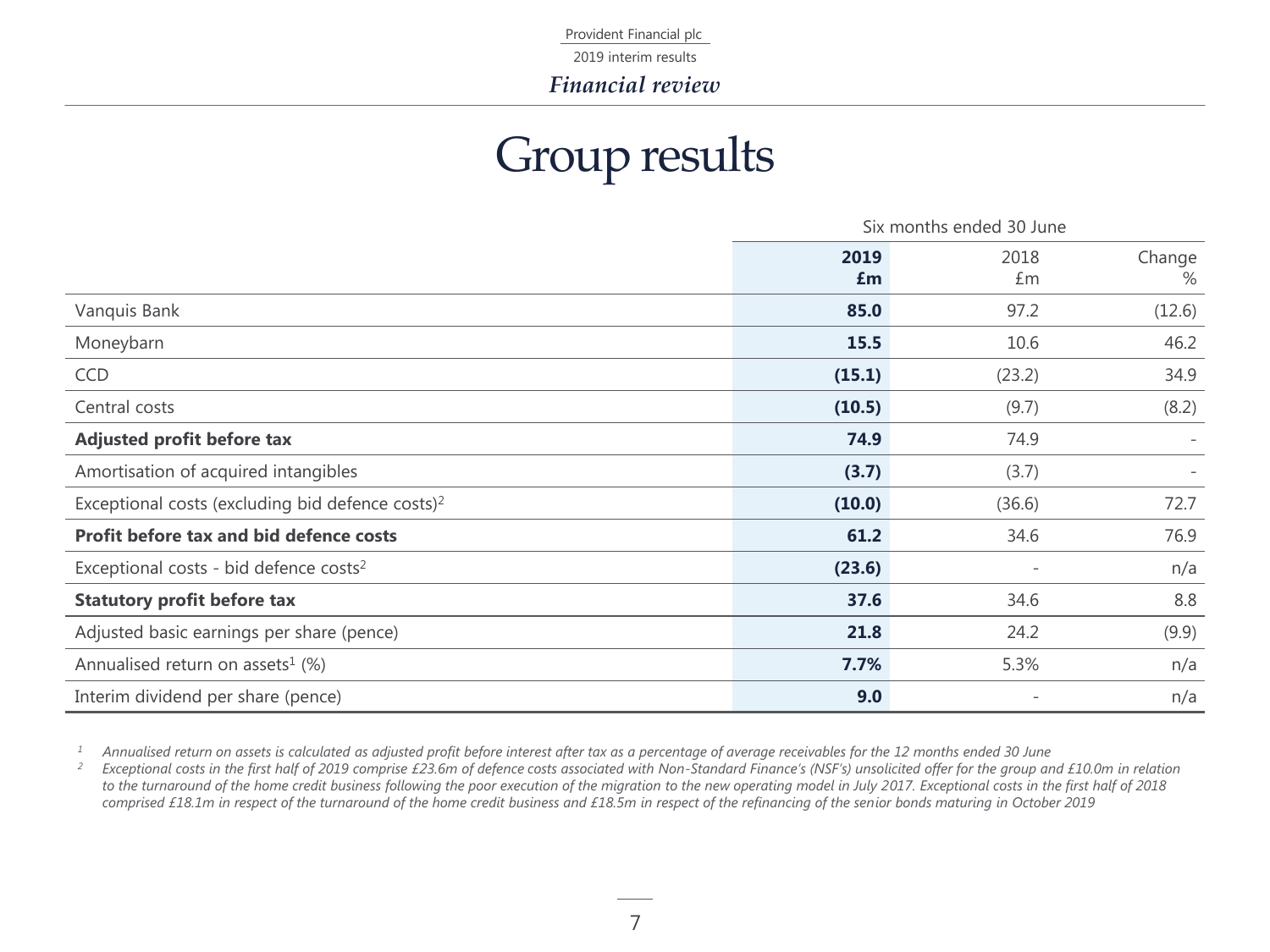2019 interim results

*Financial review*

### Vanquis Bank results

|                                                                         | Six months ended 30 June |         |        |
|-------------------------------------------------------------------------|--------------------------|---------|--------|
|                                                                         | 2019                     | 2018    | Change |
|                                                                         | £m                       | £m      | %      |
| Customer numbers ('000) <sup>1</sup>                                    | 1,791                    | 1,747   | 2.5    |
| Period-end receivables                                                  | 1,438.1                  | 1,432.4 | 0.4    |
| Average receivables (prior to balance reduction provision) <sup>2</sup> | 1,440.9                  | 1,487.1 | (3.1)  |
| Revenue                                                                 | 294.6                    | 331.9   | (11.2) |
| Impairment                                                              | (96.6)                   | (117.3) | 17.6   |
| <b>Revenue less impairment</b>                                          | 198.0                    | 214.6   | (7.7)  |
| Annualised revenue yield <sup>3</sup>                                   | 41.9%                    | 45.0%   |        |
| Annualised impairment rate <sup>4</sup>                                 | 15.1%                    | 15.7%   |        |
| Annualised risk-adjusted margin <sup>5</sup>                            | 26.8%                    | 29.3%   |        |
| Costs                                                                   | (97.1)                   | (99.2)  | 2.1    |
| Interest                                                                | (15.9)                   | (18.2)  | 12.6   |
| <b>Profit before tax</b>                                                | 85.0                     | 97.2    | (12.6) |
| Annualised return on assets <sup>6</sup>                                | 10.4%                    | 11.2%   |        |

*1* In order to adopt a more holistic 'single view of customer' approach, customer numbers now reflects Vanquis Bank customers who have a loan as well as a credit card as one customer. Accordingly, the June 2018 comparative has been restated onto a comparable basis resulting in a reduction in customer numbers from 1,764,000 to 1,747,000

<sup>2</sup> Calculated as the average of month end receivables for the 6 months ended 30 June, prior to the balance reduction provision arising as a result of the resolution of the FCA *investigation into ROP*

*<sup>3</sup> Revenue as a percentage of average receivables for the 12 months ended 30 June*

*4 Impairment as a percentage of average receivables for the 12 months ended 30 June*

*<sup>5</sup> Revenue less impairment as a percentage of average receivables for the 12 months ended 30 June*

<sup>6</sup> Profit before interest after tax as a percentage of average receivables for the 12 months ended 30 June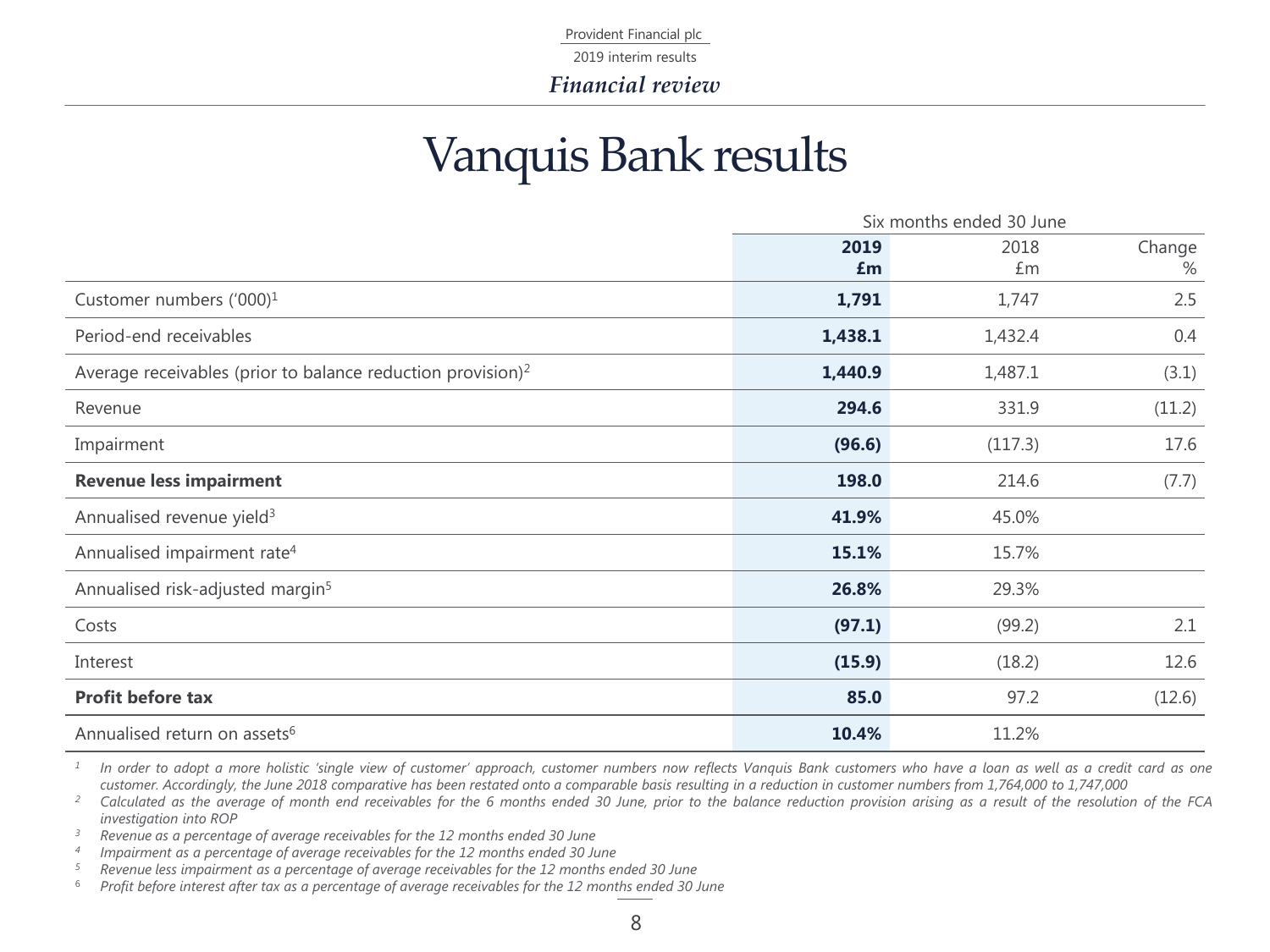2019 interim results

*Financial review*

### Moneybarn results

|                                                                | Six months ended 30 June |        |        |
|----------------------------------------------------------------|--------------------------|--------|--------|
|                                                                | 2019                     | 2018   | Change |
|                                                                | £m                       | £m     | %      |
| Customer numbers ('000)                                        | 70                       | 57     | 22.8   |
| Period-end receivables                                         | 461.3                    | 360.0  | 28.1   |
| Average receivables (prior to balance reduction provision) $1$ | 436.6                    | 360.6  | 21.1   |
| Revenue                                                        | $77.2$                   | 61.2   | 26.1   |
| Impairment                                                     | (27.8)                   | (24.7) | (12.6) |
| <b>Revenue less impairment</b>                                 | 49.4                     | 36.5   | 35.3   |
| Annualised revenue yield <sup>2</sup>                          | 35.6%                    | 34.5%  |        |
| Annualised impairment rate <sup>3</sup>                        | 12.3%                    | 14.1%  |        |
| Annualised risk-adjusted margin <sup>4</sup>                   | 23.3%                    | 20.4%  |        |
| Costs                                                          | (20.2)                   | (16.1) | (25.5) |
| Interest                                                       | (13.7)                   | (9.8)  | (39.8) |
| <b>Profit before tax</b>                                       | 15.5                     | 10.6   | 46.2   |
| Annualised return on assets <sup>5</sup>                       | 11.5%                    | 9.5%   |        |

<sup>1</sup> Calculated as the average of month end receivables for the 6 months ended 30 June, prior to the balance reduction provision in respect of the FCA investigation into affordability, *forbearance and termination options*

*<sup>2</sup> Revenue as a percentage of average receivables for the 12 months ended 30 June*

*3 Impairment as a percentage of average receivables for the 12 months ended 30 June*

*<sup>4</sup> Revenue less impairment as a percentage of average receivables for the 12 months ended 30 June*

Profit before interest after tax as a percentage of average receivables for the 12 months ended 30 June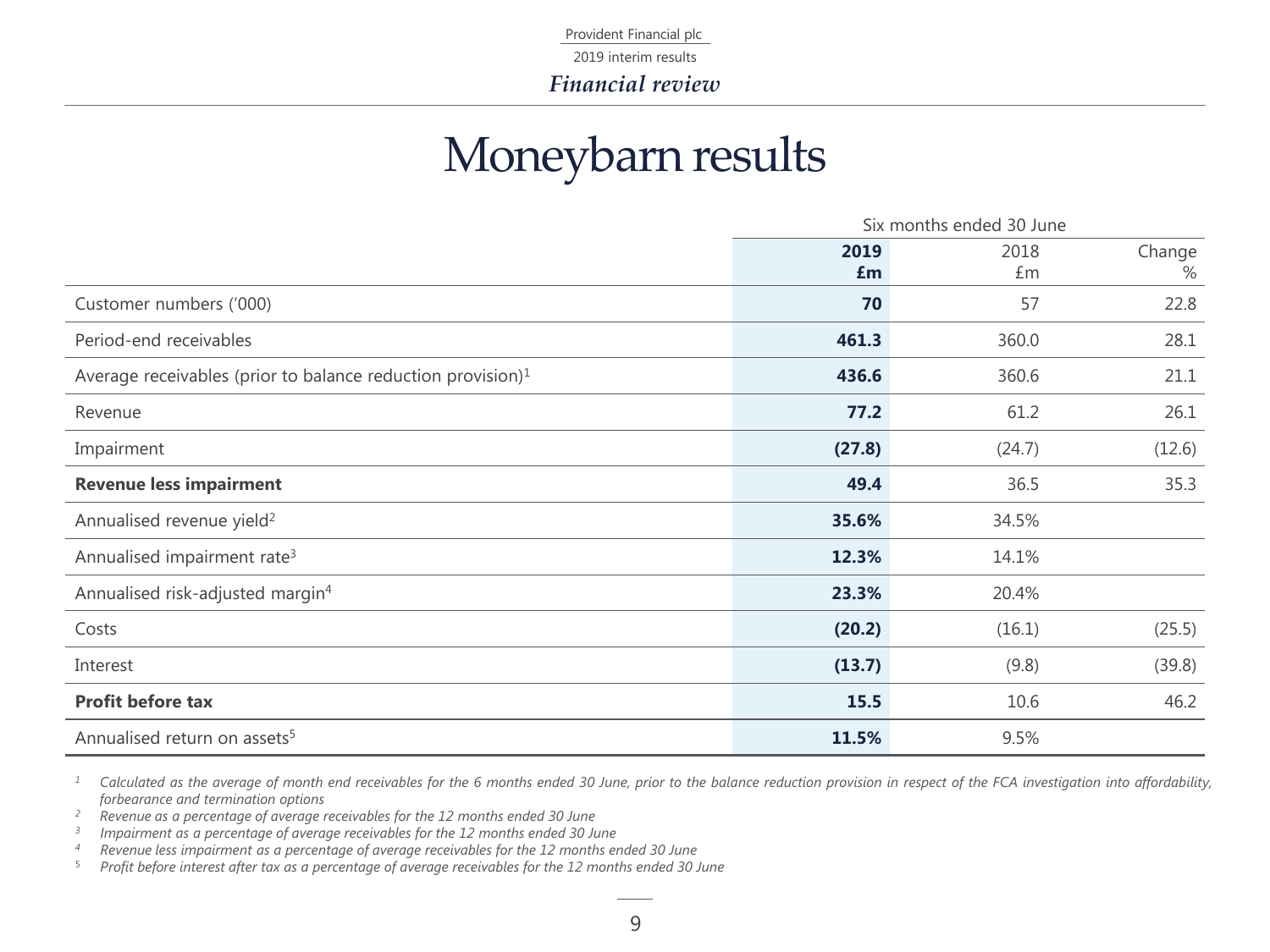2019 interim results

*Financial review*

### CCD results

|                                              | Six months ended 30 June |         |        |
|----------------------------------------------|--------------------------|---------|--------|
|                                              | 2019                     | 2018    | Change |
|                                              | £m                       | £m      | %      |
| Customer numbers ('000)                      | 531                      | 765     | (30.6) |
| Period-end receivables                       | 245.4                    | 293.7   | (16.4) |
| Average receivables <sup>1</sup>             | 254.2                    | 309.7   | (17.9) |
| Revenue                                      | 152.1                    | 179.4   | (15.2) |
| Impairment                                   | (51.8)                   | (70.6)  | 26.6   |
| <b>Revenue less impairment</b>               | 100.3                    | 108.8   | (7.8)  |
| Annualised revenue yield <sup>2</sup>        | 117.3%                   | 120.7%  |        |
| Annualised impairment rate <sup>3</sup>      | 38.0%                    | 78.6%   |        |
| Annualised risk-adjusted margin <sup>4</sup> | 79.3%                    | 42.1%   |        |
| Costs                                        | (110.3)                  | (124.0) | 11.0   |
| Interest                                     | (5.1)                    | (8.0)   | 36.3   |
| Adjusted loss before tax <sup>5</sup>        | (15.1)                   | (23.2)  | 34.9   |
| Annualised return on assets <sup>6</sup>     | (5.5%)                   | (28.3%) |        |

*<sup>1</sup> Calculated as the average of month end receivables for the 6 months ended 30 June*

*<sup>2</sup> Revenue as a percentage of average receivables for the 12 months ended 30 June*

*3 Impairment as a percentage of average receivables for the 12 months ended 30 June*

*<sup>4</sup> Revenue less impairment as a percentage of average receivables for the 12 months ended 30 June*

5 Stated before exceptional costs of £10.0m (2018: £18.1m) in respect of the turnaround of the home credit business following the poor execution of the migration to the new operating *model in July 2017*

<sup>6</sup> Adjusted loss before interest after tax as a percentage of average receivables for the 12 months ended 30 June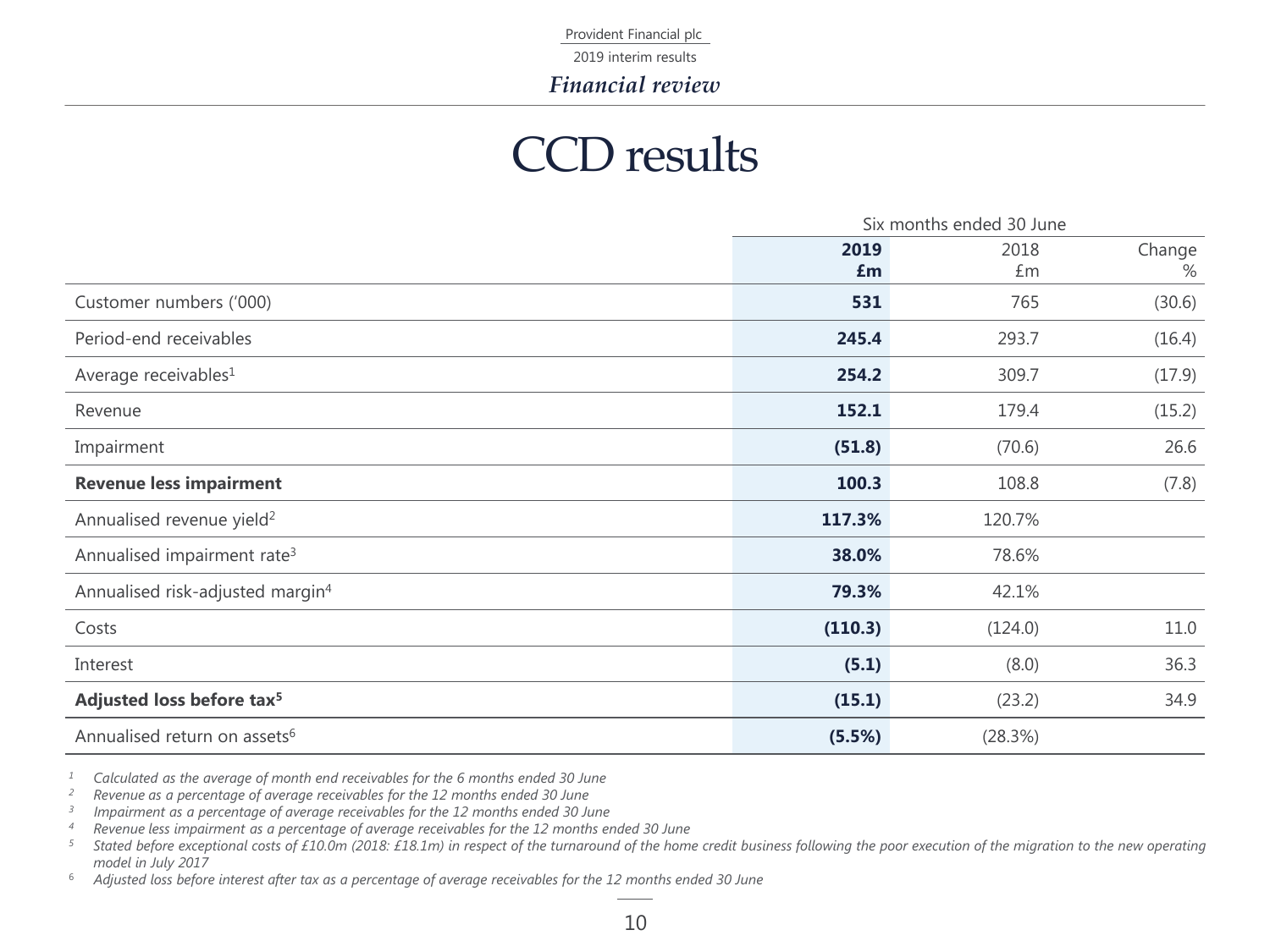2019 interim results

*Financial review*

### CCD turnaround



#### **Regulatory impact in 2019**

- Introduction of new home credit guidance in the highcost credit review
- Resulting in lower average issue values and lower average receivables than originally estimated

#### **Management actions**

- Ongoing cost reduction programme
- Agreed introduction of enhanced performance management and variable pay with the FCA
- Roll-out of enhanced performance management and variable pay in H2-19
- Trial of Provident Direct

#### **Expected progression**

- Reduced loss in H2-19
- Loss in H1-20 due to the normal seasonality of the business
- Return to profitability in H2-20
- Breakeven for 2020 as a whole

### **CCD earnings progression**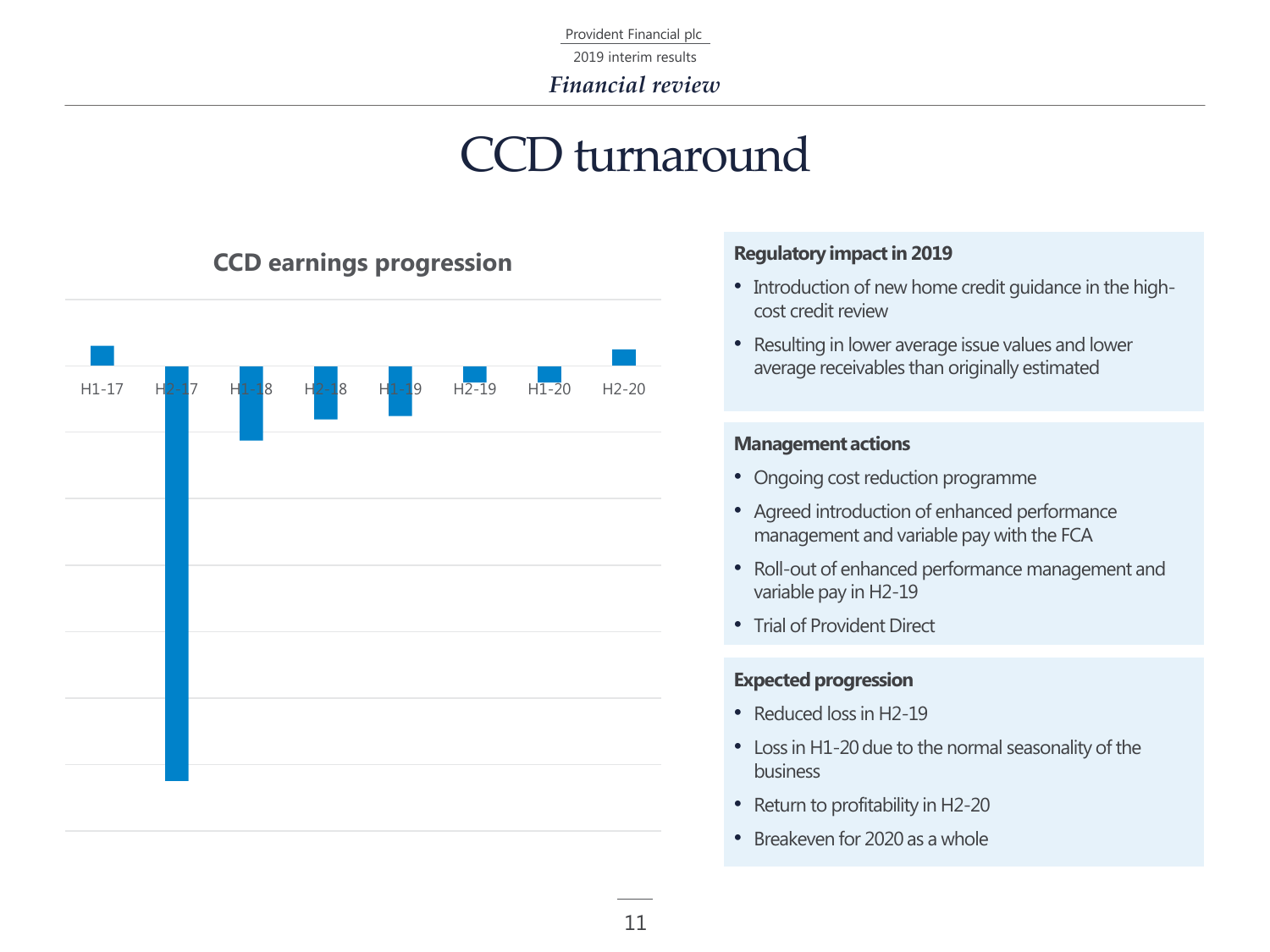2019 interim results

*Financial review*

### Regulatory capital

| <b>CET 1 ratio</b>                                | At 30 June 2019<br>£m | <b>Transitional impact of IFRS 9</b>             | £m  |
|---------------------------------------------------|-----------------------|--------------------------------------------------|-----|
| Net assets                                        | 678                   | 1 January 2018                                   | 9   |
| Regulatory capital adjustments <sup>1</sup>       | (196)                 | 1 January 2019                                   | 18  |
| IFRS 9 transitional adjustment (85%) <sup>2</sup> | 156                   | 1 January 2020                                   | 28  |
| Total regulatory capital <sup>3</sup>             | 638                   | 1 January 2021                                   | 37  |
| Risk weighted assets                              | 2,262                 | 1 January 2022                                   | 46  |
| CET $13$                                          | 28.2%                 | 1 January 2023                                   | 46  |
| TCR <sup>4</sup>                                  | 25.5%                 | <b>Total regulatory capital impact of IFRS 9</b> | 184 |

*<sup>1</sup> Reflects deductions for the pension asset (net of deferred tax), goodwill, other intangible assets (net of deferred tax) and any proposed dividend*

<sup>2</sup> Reflects the year 2 transitional adjustment in respect of IFRS 9 – 85% of the opening IFRS 9 adjustment to net assets of £184.0m is added back for the purposes of calculating regulatory *capital in 2019* 

*<sup>3</sup> Calculated on an accrued profits basis*

*<sup>4</sup> Represents the group's minimum regulatory capital requirement as set by the PRA plus the fully loaded capital conservation buffer (2.5%) and counter cyclical buffer (1.0%)* 

- Regulatory capital headroom of c.£60m in line with Board's risk appetite of maintaining a buffer in excess of £50m
- Headroom reduced from c.£100m at December 2018 due to:
	- Second year transitional impact of IFRS 9 (£18m)
	- Implementation of IFRS 16 'Leases' from 1 January 2019 (£26m)
	- ‒ NSF offer costs (£24m)
- The group continues to actively explore a number of options to improve capital efficiency (pensions, Pillar 2A add-ons)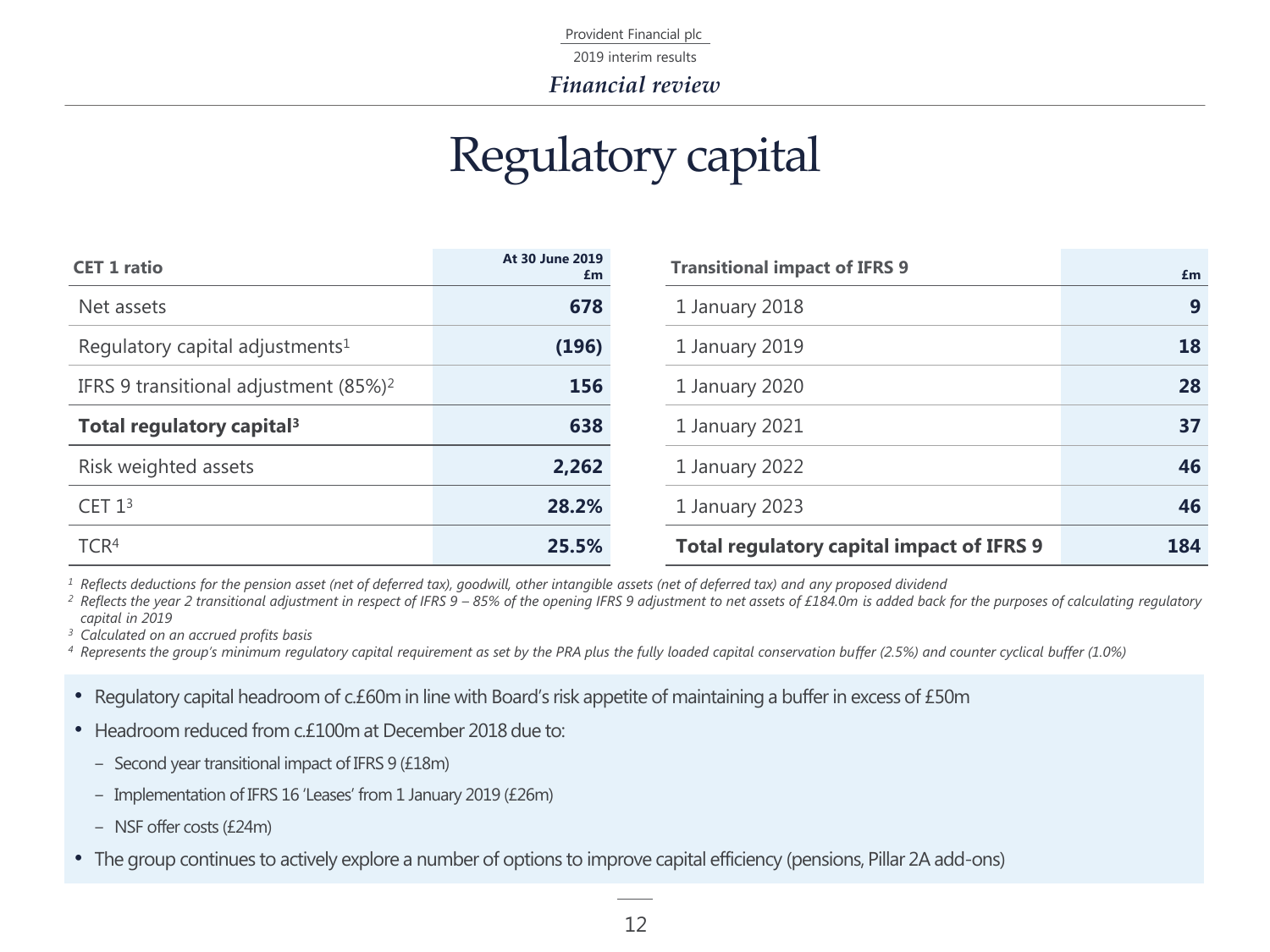2019 interim results

*Financial review*

### Funding

|                                                                   | At 30 June 2019<br>£m |
|-------------------------------------------------------------------|-----------------------|
| <b>Vanquis Bank:</b>                                              |                       |
| Retail deposits <sup>1</sup>                                      | 1,460                 |
|                                                                   |                       |
| Non-bank group:                                                   |                       |
| Bank facility (following refinancing on 24 July 2019)             | 235                   |
| Bonds and other borrowings:                                       |                       |
| - Senior 8.0% public bond maturing in 2019                        | 27                    |
| - Senior 7.0% public bond maturing in 2023                        | 250                   |
| - M&G term loan                                                   | 50                    |
| - Retail bonds                                                    | 150                   |
| Total committed facilities available of the non-bank group        | 712                   |
| Non-bank group borrowings under committed facilities <sup>1</sup> | 608                   |
| Headroom on committed borrowing facilities of the non-bank group  | 104                   |

*<sup>1</sup> Excluding accrued interest of £12m in respect of retail deposits and £5m in respect of bank and other borrowings*

- Headroom on non-bank group facilities is sufficient to fund growth and contractual maturities to September 2020
- Group is actively exploring additional funding options including:
	- Funding Moneybarn through retail deposits or a securitisation
	- Issuing bonds, private placements or a tier 2 instrument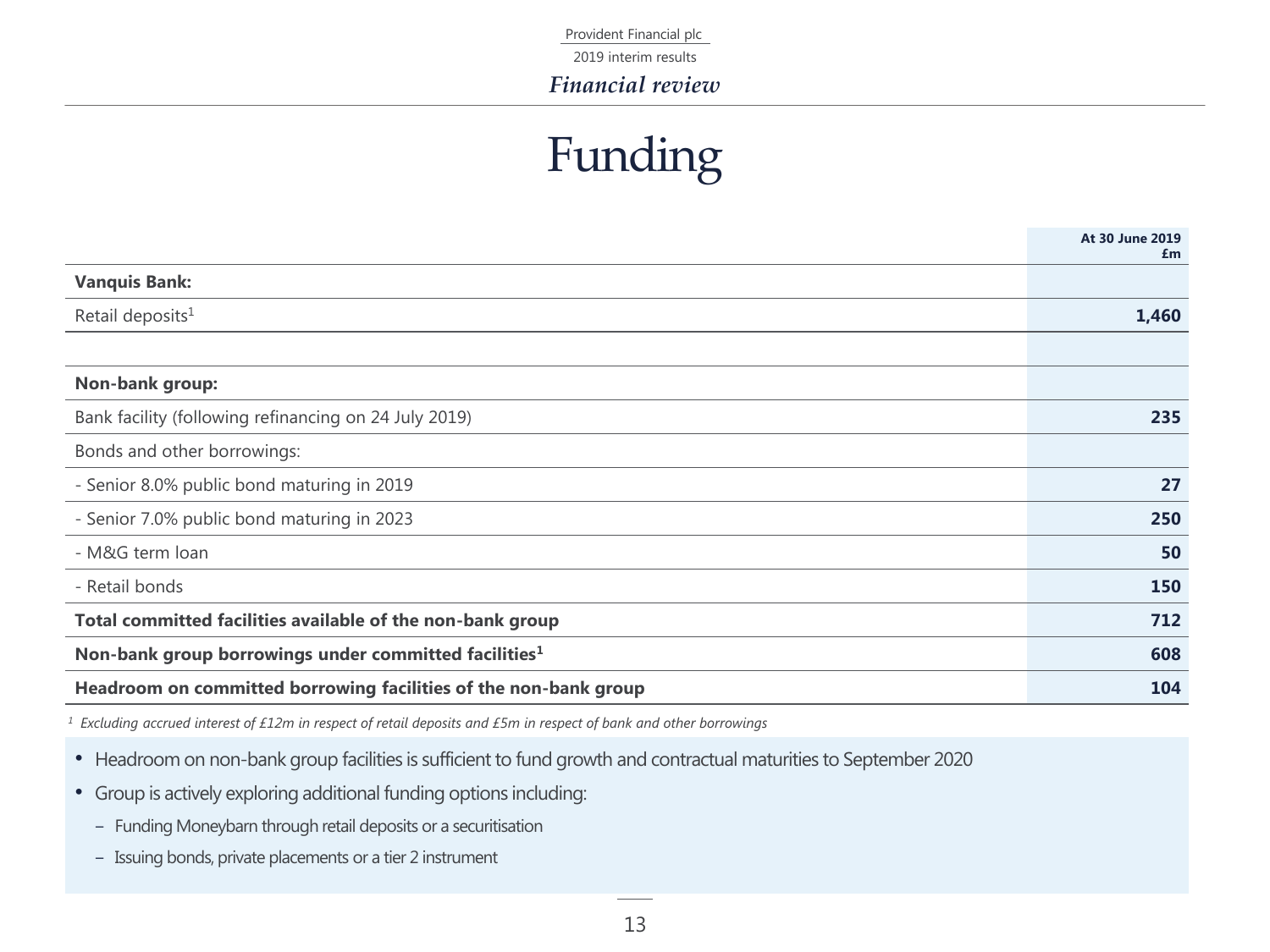

Provident Financial plc 2019 interim results

## Vision for the future and outlook

**Malcolm Le May – Chief Executive Officer**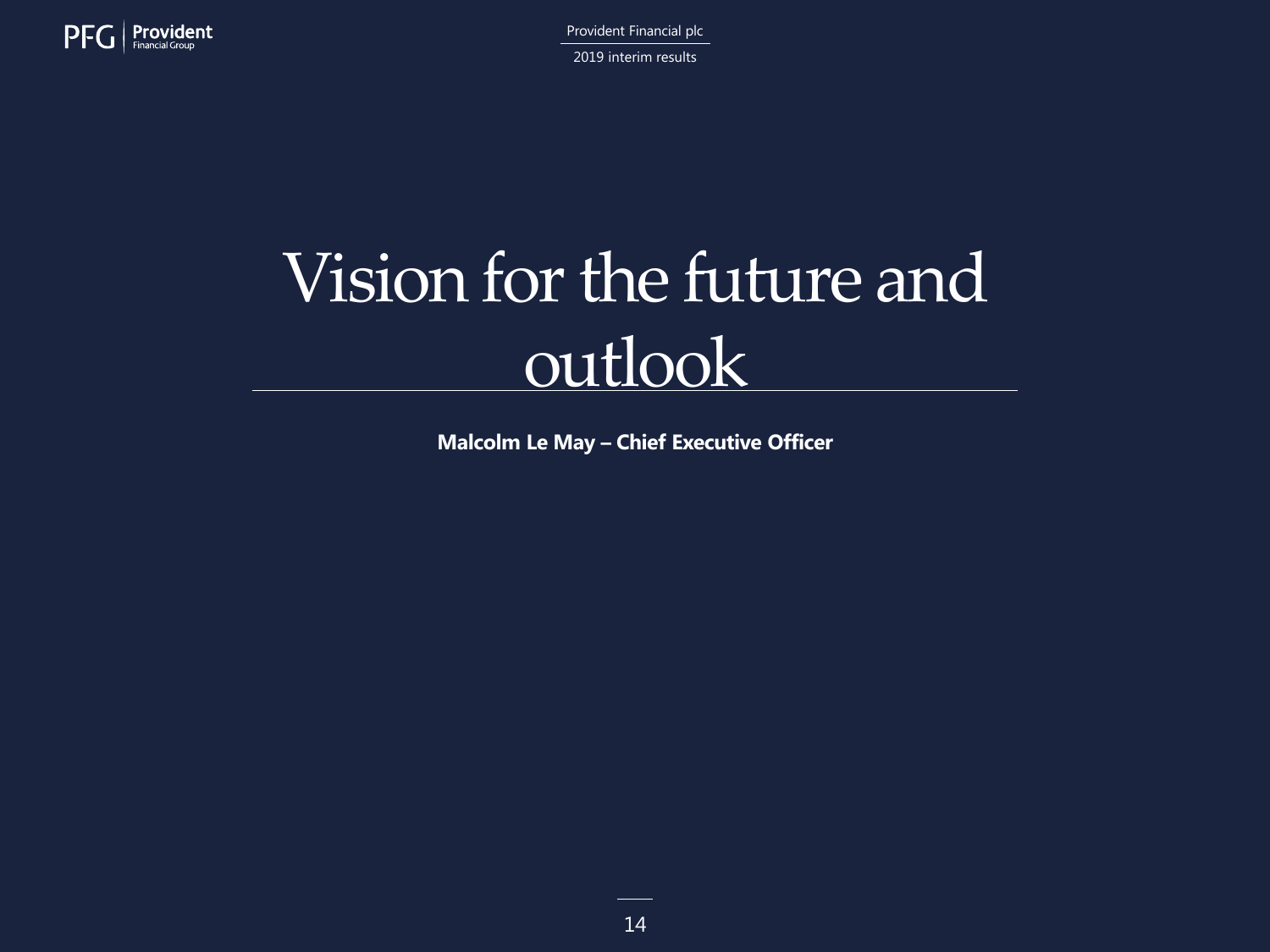Provident Financial plc *Vision for the future* 2019 interim results

### Responding to the changing environment to maintain PFG's leading sector position

- Good outcomes for customers combined with sustainable and attractive returns to shareholders, albeit not at the level historically experienced, is now the reality for the whole sector
- Our focus will be on providing customers with credit products appropriate to their circumstances, delivering good customer outcomes and through this, generating sustainable shareholder returns. To do this we will:
	- Deliver a broader product range, including:
		- Streamlining and building critical mass in our loan book by combining Satsuma and Vanquis Bank Loans capabilities
		- **EXEC** Discussions with the FCA regarding the potential introduction of an enhanced ROP product
		- Offering products that many of our 2.4 million customers have with other providers, including longer-term loans
	- Enhance our distribution capabilities across digital and face-to-face channels such as:
		- Developing and leveraging more fully our Vanquis Bank app, including providing access to Moneybarn and other group products
		- Trial of Provident Direct underway a unique blend of human face-to-face customer relationship management with the efficiency of direct repayment that many customers increasingly prefer
	- Establish a single view of our customer including:
		- Leveraging the customer and capability synergies which exist across the group and which represent a significant competitive advantage
	- Grow responsibly, with a focus on sustainable shareholder returns, via:
		- Costs culture leveraging capabilities and best practice in distribution, credit, collections and digital throughout the group to improve efficiency, as well as the migration of customers towards their preferred digital application
		- Funding efficiencies in collaboration with the PRA, exploring options to fund the group's businesses with deposits and other short-term obligations to create specific funding-cost advantages and flexibility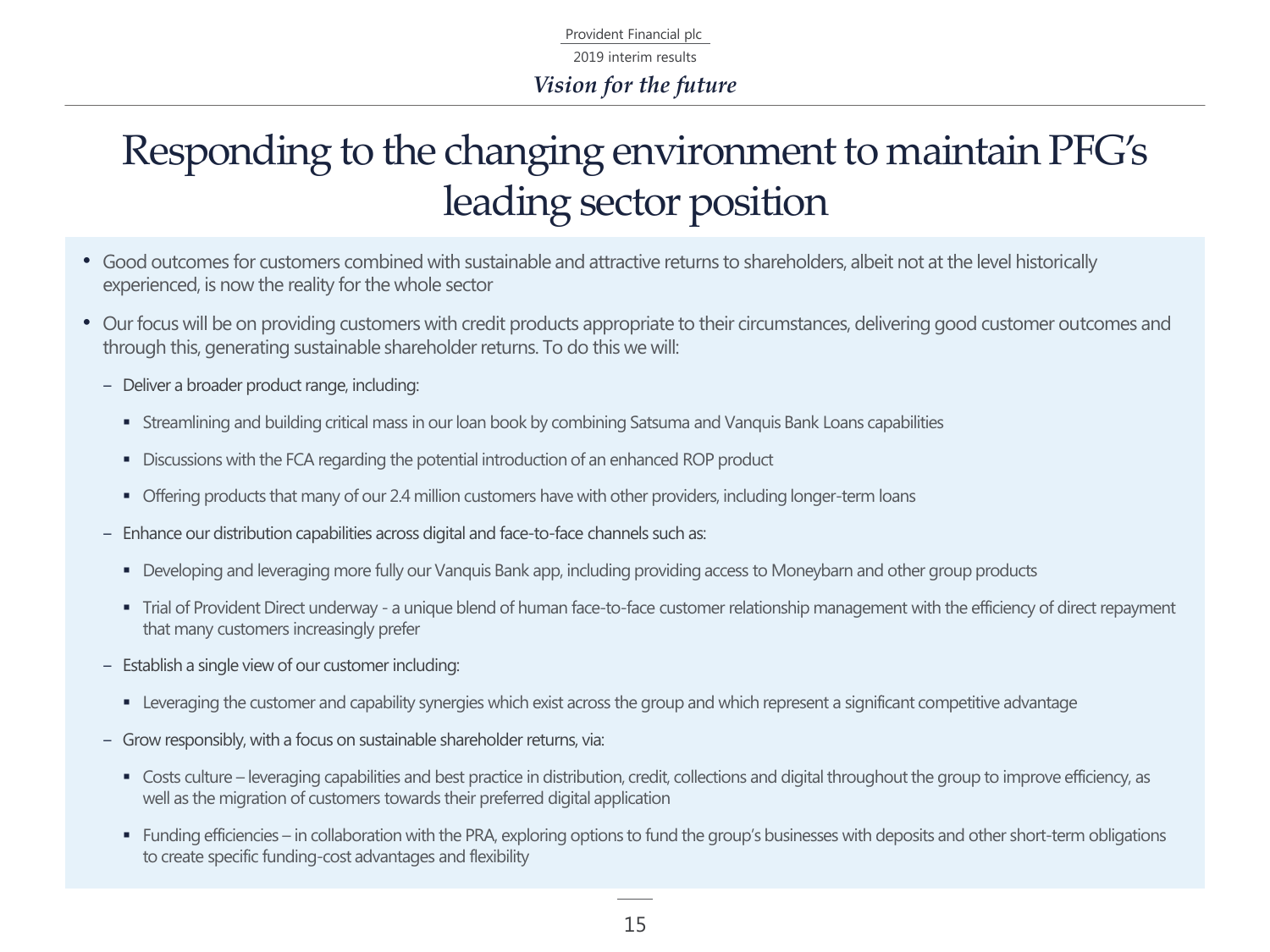Provident Financial plc *Vision for the future* 2019 interim results

### Delivering sustainable and attractive returns for shareholders

- The customer must be at the heart of all we do; putting them on a path to a better everyday life will build the sustainable returns that shareholders will enjoy for many years to come
- Over the medium term we aim to:
	- Deliver a return on assets of approximately 10% for the group as a whole
	- Deliver a target return on equity of between 20% 25% (consistent with the ROA)
	- Target of sustainable receivables growth through the cycle of between 5% and 10% per annum
	- Maintain dividend cover of at least 1.4 times, once the home credit business returns to profitability
	- Maintain a sensible buffer to the total capital requirement as prescribed by the PRA (currently £50m)
	- Target a 500 basis points reduction in the cost income ratio from 43% in 2018 to 38%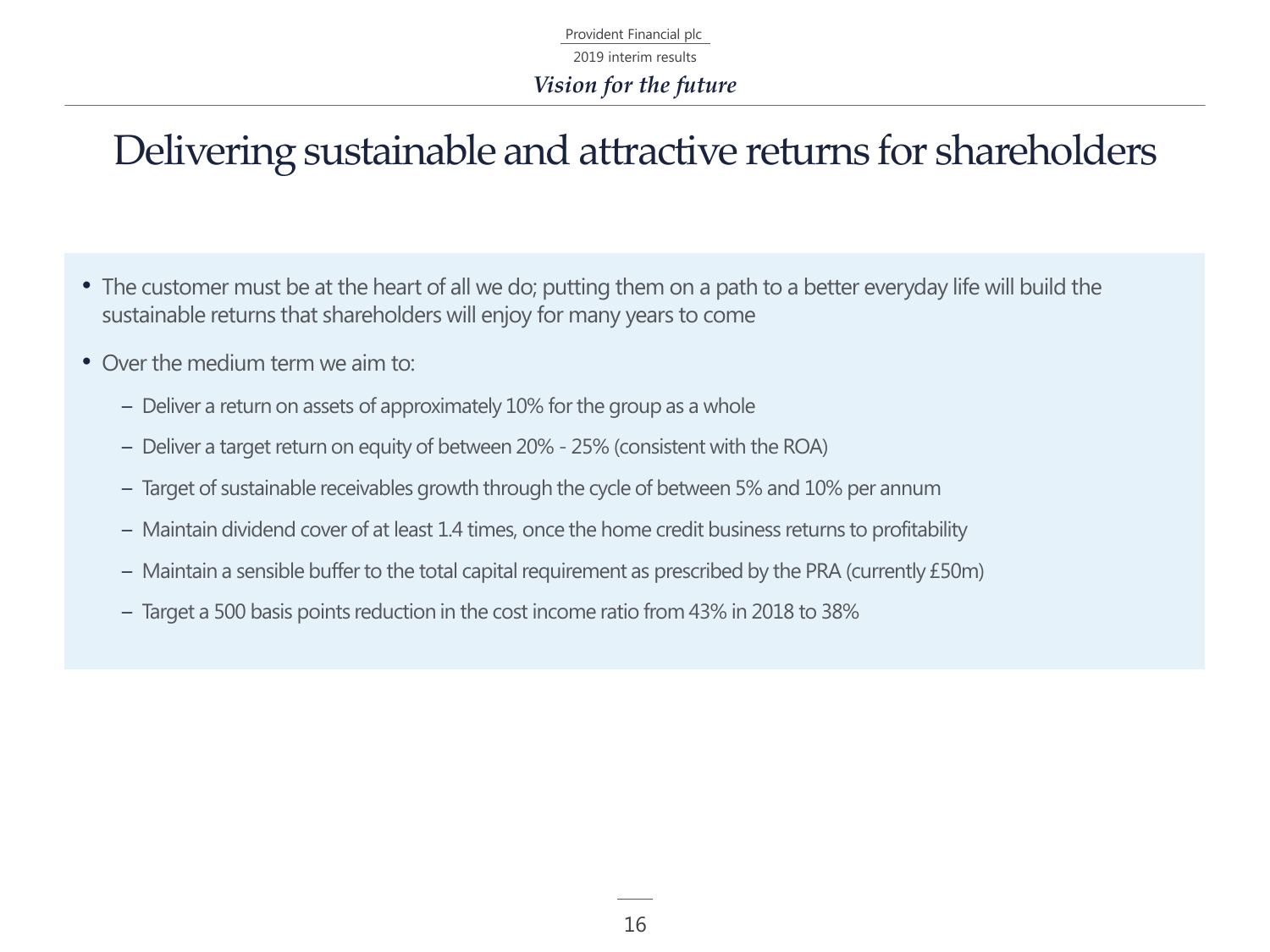### 2019 is the final year of the turnaround of the group

- The first six months of 2019 has seen a renewed momentum in the delivery of the group's long-term strategic objective to deliver good outcomes for customers combined with sustainable and attractive returns to shareholders
- Despite the distraction of an unsolicited and hostile offer for the group, management has maintained its focus on maintaining financial performance and delivering on its strategic initiatives
- In the near term, it is a strategic imperative to return CCD to profitability as soon as possible and the Board is targeting the business returning to profitability in the second half of 2020
- Longer term, the group is confident that through our clear strategy and our complementary, synergistic and industryleading businesses, we will deliver an attractive investment for shareholders
- The management team will present its views on the longer term outlook for the group at a Capital Markets Day on 7 November 2019
- The Board confirms that the group continues to trade in line with internal plans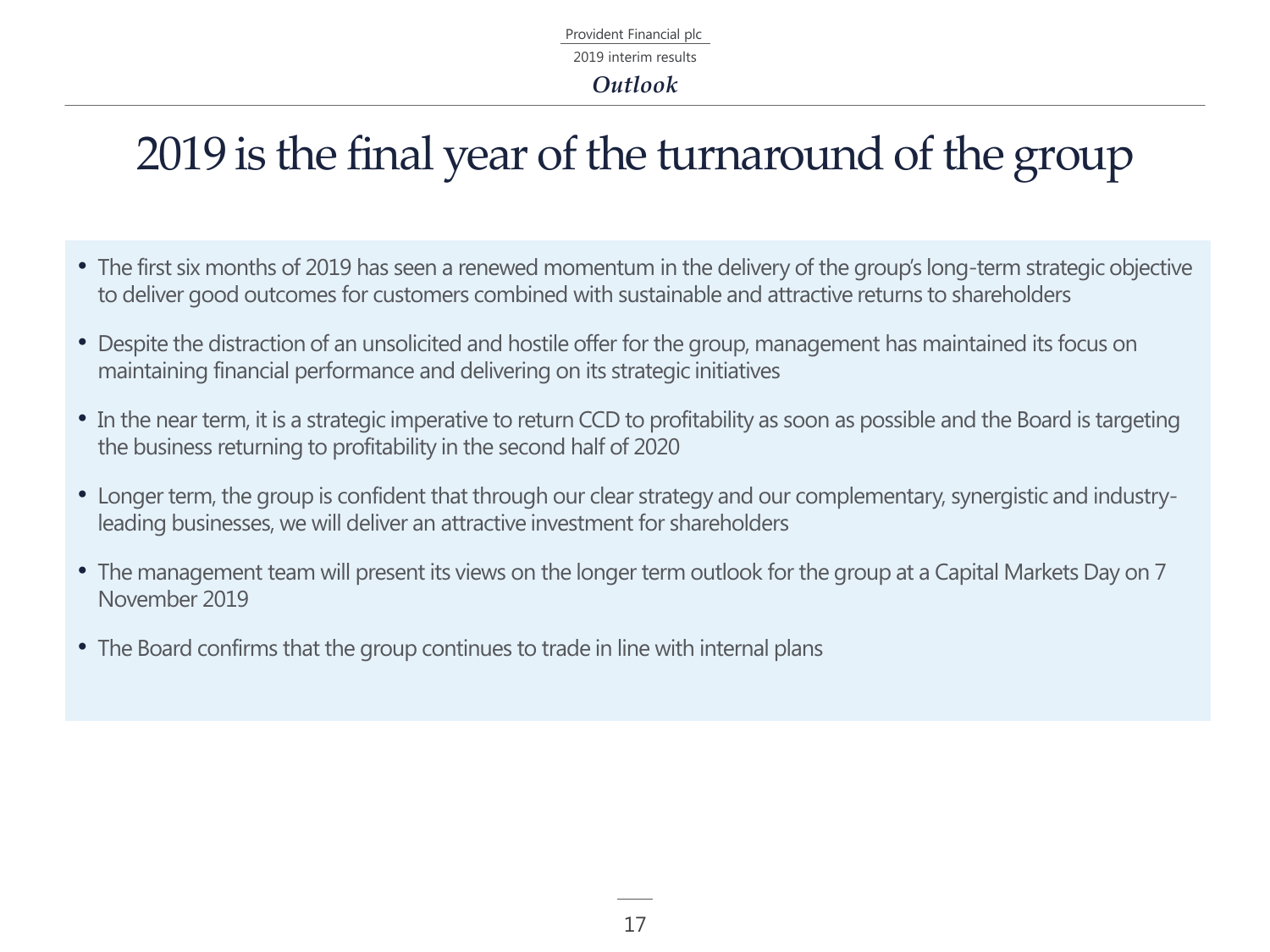

2019 interim results



**Malcolm Le May – Chief Executive Officer Simon Thomas – Chief Financial Officer**